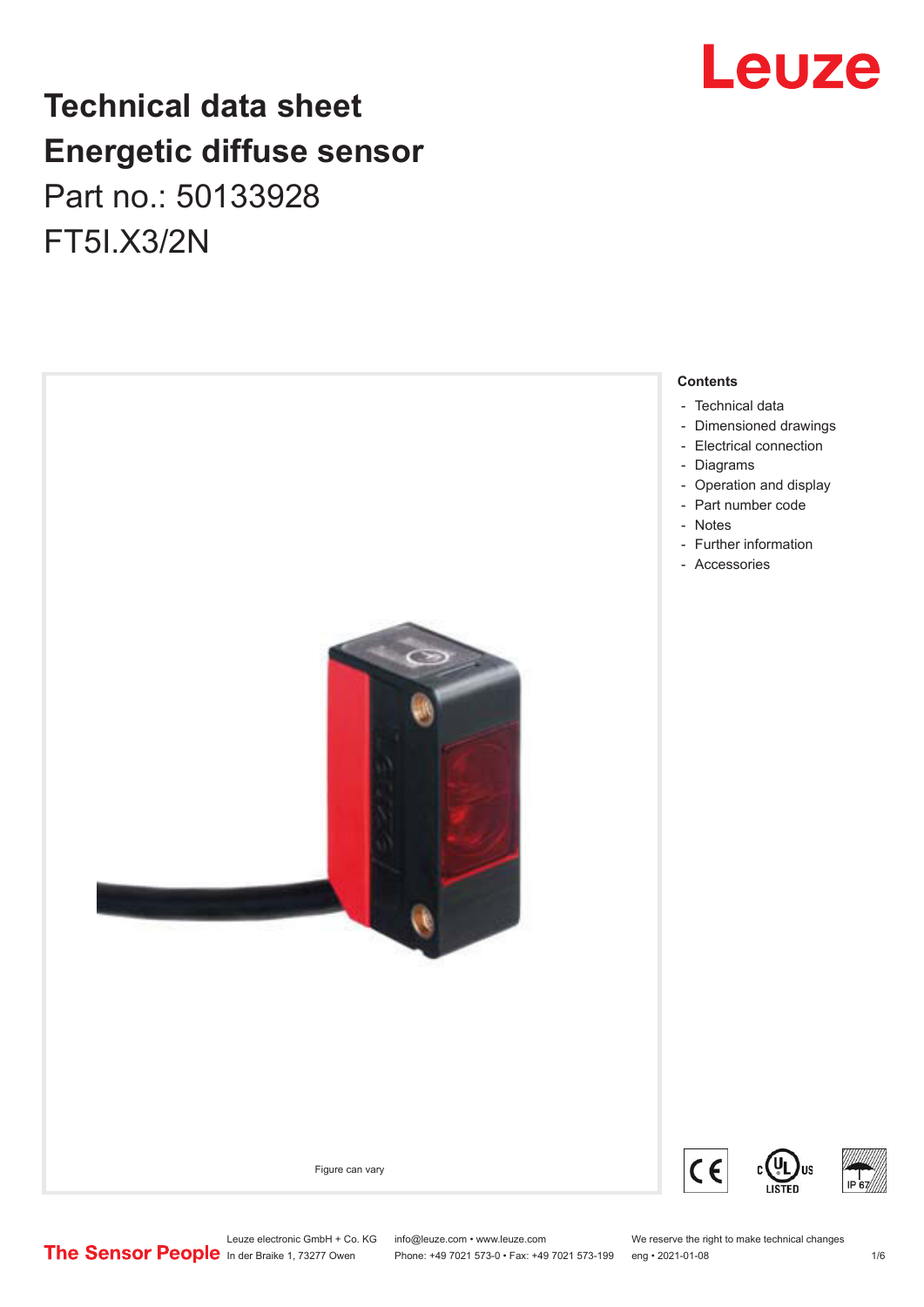## <span id="page-1-0"></span>**Technical data**

## Leuze

#### **Basic data**

| <b>Series</b>              | 5                                               |
|----------------------------|-------------------------------------------------|
| <b>Operating principle</b> | Diffuse reflection principle                    |
| Application                | Detection of dark objects at short range        |
|                            | Detection of high-gloss or polished<br>surfaces |

#### **Special version**

**Special version** V-optics

#### **Optical data**

| <b>Operating range</b>           | Guaranteed operating range           |
|----------------------------------|--------------------------------------|
| Operating range, white 90%       | 0.0010.1 m                           |
| Operating range, gray 50%        | $0.0010.09$ m                        |
| Operating range, gray 18%        | $0.0030.07$ m                        |
| Operating range, black 6%        | $0.0050.06$ m                        |
| <b>Operating range limit</b>     | Typical operating range              |
| Operating range limit, white 90% | $0.0010.13$ m                        |
| Operating range limit, gray 50%  | $0.0010.12$ m                        |
| Operating range limit, gray 18%  | $0.0030.1$ m                         |
| Operating range limit, black 6%  | $0.0050.085$ m                       |
| Light source                     | LED, Infrared                        |
| <b>LED light wavelength</b>      | 850 nm                               |
| LED group                        | Exempt group (in acc. with EN 62471) |
| <b>Transmitted-signal shape</b>  | Pulsed                               |

#### **Electrical data**

| Protective circuit | Polarity reversal protection  |                                     |
|--------------------|-------------------------------|-------------------------------------|
|                    |                               | Short circuit protected             |
|                    |                               |                                     |
|                    | Performance data              |                                     |
|                    | Supply voltage U <sub>p</sub> | 10  30 V, DC, Incl. residual ripple |
|                    | <b>Residual ripple</b>        | 0  15 %, From $U_{\rm B}$           |
|                    | <b>Open-circuit current</b>   | $020$ mA                            |
|                    |                               |                                     |

#### **Outputs**

**Number of digital switching outputs** 2 Piece(s)

|               | <b>Switching outputs</b>   |                                    |
|---------------|----------------------------|------------------------------------|
|               | Voltage type               | DC                                 |
|               | Switching current, max.    | 100 mA                             |
|               | <b>Switching voltage</b>   | high: $\geq (U_{\text{B}} - 2.5V)$ |
|               |                            | low: $\leq 2.5V$                   |
|               | <b>Switching output 1</b>  |                                    |
|               | <b>Switching element</b>   | <b>Transistor, NPN</b>             |
|               | <b>Switching principle</b> | Light switching                    |
|               | <b>Switching output 2</b>  |                                    |
|               | <b>Switching element</b>   | Transistor, NPN                    |
|               | <b>Switching principle</b> | Dark switching                     |
| <b>Timing</b> |                            |                                    |
|               | Quitabing froquenou        | $E\cap\cap L$                      |

| <b>Switching frequency</b> | 500 Hz        |
|----------------------------|---------------|
| Response time              | 1 $\text{ms}$ |
| <b>Readiness delay</b>     | 300 ms        |

| <b>Connection 1</b>       |                       |
|---------------------------|-----------------------|
| <b>Function</b>           | Signal OUT            |
|                           | Voltage supply        |
| <b>Type of connection</b> | Cable                 |
| <b>Cable length</b>       | 2,000 mm              |
| <b>Sheathing material</b> | <b>PUR</b>            |
| Cable color               | <b>Black</b>          |
| Number of conductors      | 4-wire                |
| Wire cross section        | $0.2$ mm <sup>2</sup> |
|                           |                       |

#### **Mechanical data**

| Dimension (W x H x L)   | 14 mm x 32.5 mm x 20.2 mm |
|-------------------------|---------------------------|
| <b>Housing material</b> | Plastic                   |
| <b>Plastic housing</b>  | <b>ABS</b>                |
| Lens cover material     | Plastic                   |
| Net weight              | 70 g                      |
| <b>Housing color</b>    | <b>Black</b>              |
|                         | Red                       |
|                         |                           |

#### **Operation and display**

| Type of display             | I FD         |
|-----------------------------|--------------|
| <b>Number of LEDs</b>       | 2 Piece(s)   |
| <b>Operational controls</b> | Teach button |

#### **Environmental data**

| Ambient temperature, operation | -40  60 °C |
|--------------------------------|------------|
| Ambient temperature, storage   | -40  70 °C |

#### **Certifications**

| Degree of protection     | IP 67         |
|--------------------------|---------------|
| <b>Protection class</b>  | Ш             |
| <b>Certifications</b>    | c UL US       |
| <b>Standards applied</b> | IEC 60947-5-2 |
|                          |               |

#### **Classification**

| <b>Customs tariff number</b> | 85365019 |
|------------------------------|----------|
| eCl@ss 5.1.4                 | 27270903 |
| eCl@ss 8.0                   | 27270903 |
| eCl@ss 9.0                   | 27270903 |
| eCl@ss 10.0                  | 27270903 |
| eCl@ss 11.0                  | 27270903 |
| <b>ETIM 5.0</b>              | EC001821 |
| <b>ETIM 6.0</b>              | EC001821 |
| <b>ETIM 7.0</b>              | EC001821 |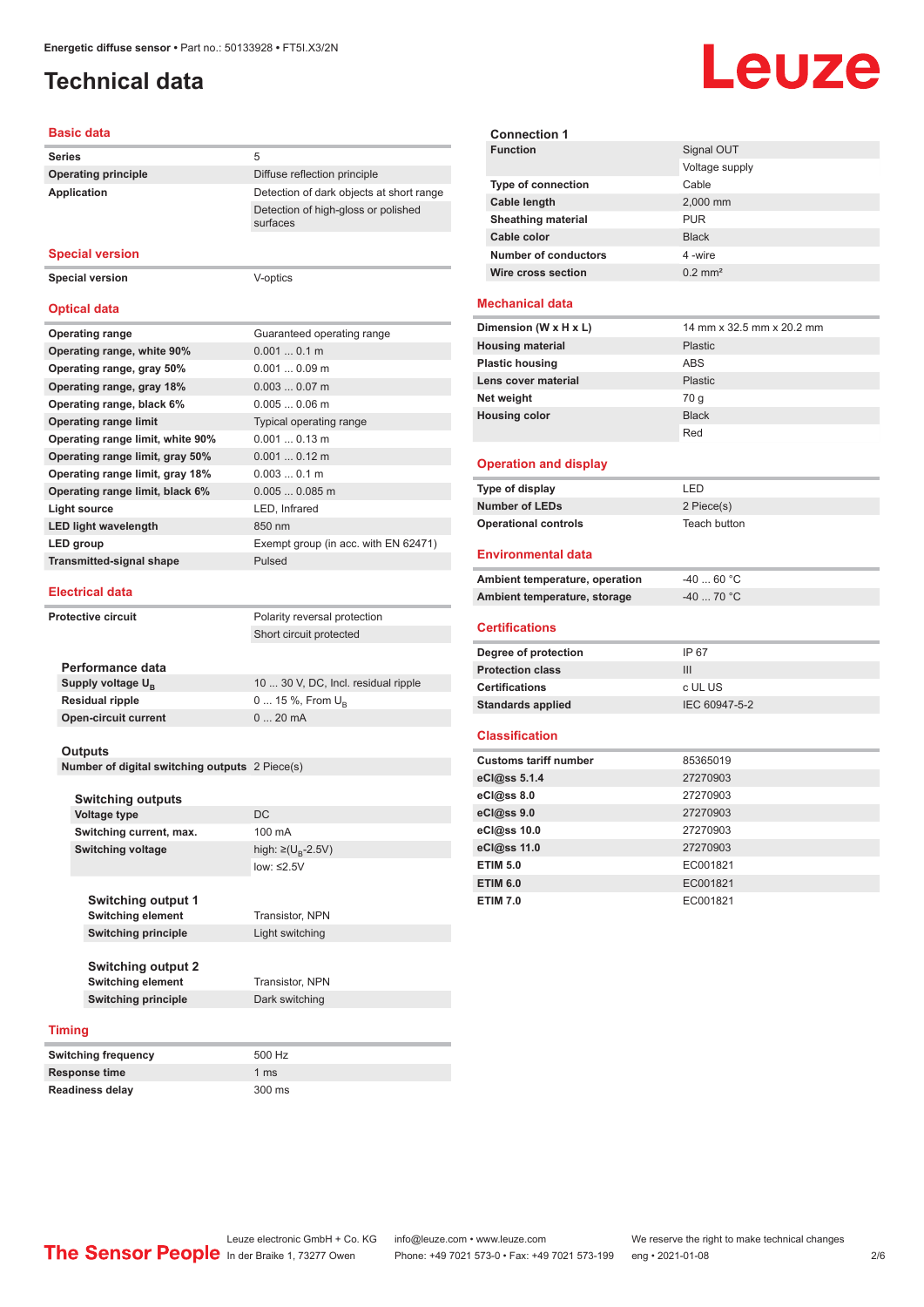## <span id="page-2-0"></span>**Dimensioned drawings**

All dimensions in millimeters





### **Electrical connection**

**Connection 1**

| <b>Function</b>             | Signal OUT            |
|-----------------------------|-----------------------|
|                             | Voltage supply        |
| <b>Type of connection</b>   | Cable                 |
| Cable length                | 2,000 mm              |
| <b>Sheathing material</b>   | <b>PUR</b>            |
| Cable color                 | <b>Black</b>          |
| <b>Number of conductors</b> | 4 -wire               |
| Wire cross section          | $0.2$ mm <sup>2</sup> |

A Optical axis B Indicator diode C Teach button

| <b>Conductor color</b> | <b>Conductor assignment</b> |
|------------------------|-----------------------------|
| <b>Brown</b>           | V+                          |
| White                  | OUT <sub>2</sub>            |
| <b>Blue</b>            | <b>GND</b>                  |
| <b>Black</b>           | OUT <sub>1</sub>            |
|                        |                             |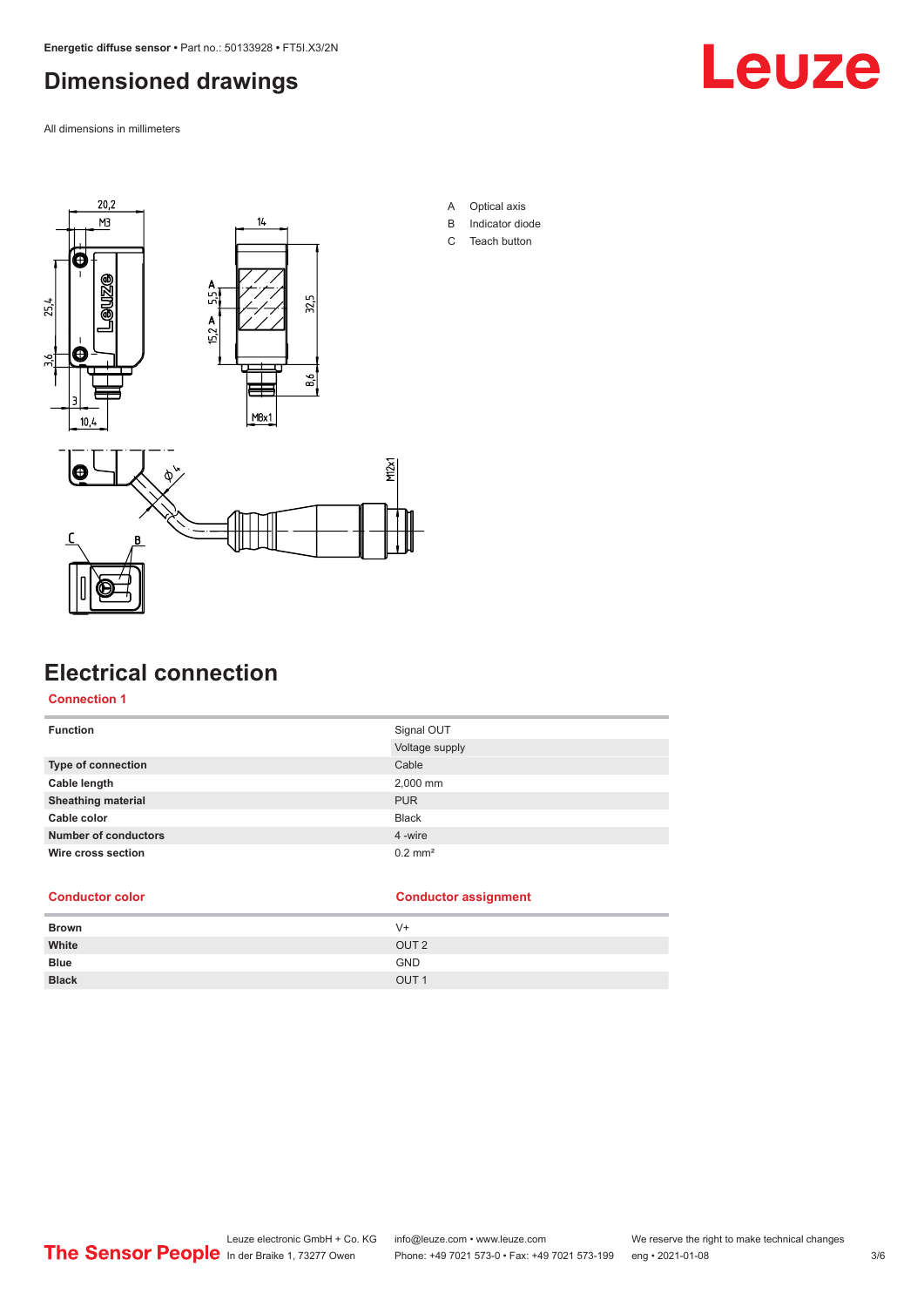#### <span id="page-3-0"></span>**Diagrams**

# Leuze

Typ. black/white behavior



- x Range [mm]
- y Reduction of range [mm]
- A White 90%
- B Gray 50%
- C Gray 18%
- D Black 6%

**Fading: black/white error < 50 %**The black/white error is calculated from the operating range against white and the reduction of the operating range against black:**black/white error = reduction of the operating range against black / operating range against white x 100%**

## **Operation and display**

|                | Jisplay                  | <b>Meaning</b>        |
|----------------|--------------------------|-----------------------|
|                | Yellow, continuous light | Object detected       |
| $\overline{2}$ | Green, continuous light  | Operational readiness |

### **Part number code**

Part designation: **AAA5d.EE/ ff-GG-hh-I**

| AAA5 | Operating principle / construction<br>HT5: diffuse reflection sensor with background suppression<br>LS5: throughbeam photoelectric sensor transmitter<br>LE5: throughbeam photoelectric sensor receiver<br>ET5: energetic diffuse reflection sensor<br>FT5: diffuse reflection sensor with fading<br>PRK5: retro-reflective photoelectric sensor with polarization filter                 |
|------|-------------------------------------------------------------------------------------------------------------------------------------------------------------------------------------------------------------------------------------------------------------------------------------------------------------------------------------------------------------------------------------------|
| d    | Light type<br>n/a: red light<br>I: infrared light                                                                                                                                                                                                                                                                                                                                         |
| EE   | Equipment<br>1: adjustable range<br>M: for semi-transparent objects<br>H: for the detection of transparent films<br>X: reinforced fading<br>3: teach-in via button<br>R: combination product for reflector DTKS 30x50                                                                                                                                                                     |
| ff   | Switching output / function / OUT1OUT2 (OUT1 = pin 4, OUT2 = pin 2)<br>2: NPN transistor output, light switching<br>N: NPN transistor output, dark switching<br>4: PNP transistor output, light switching<br>P: PNP transistor output, dark switching<br>X: pin not used<br>9: deactivation input (deactivation with high signal)<br>D: deactivation input (deactivation with low signal) |
| GG   | Version<br>P1: narrow light beam                                                                                                                                                                                                                                                                                                                                                          |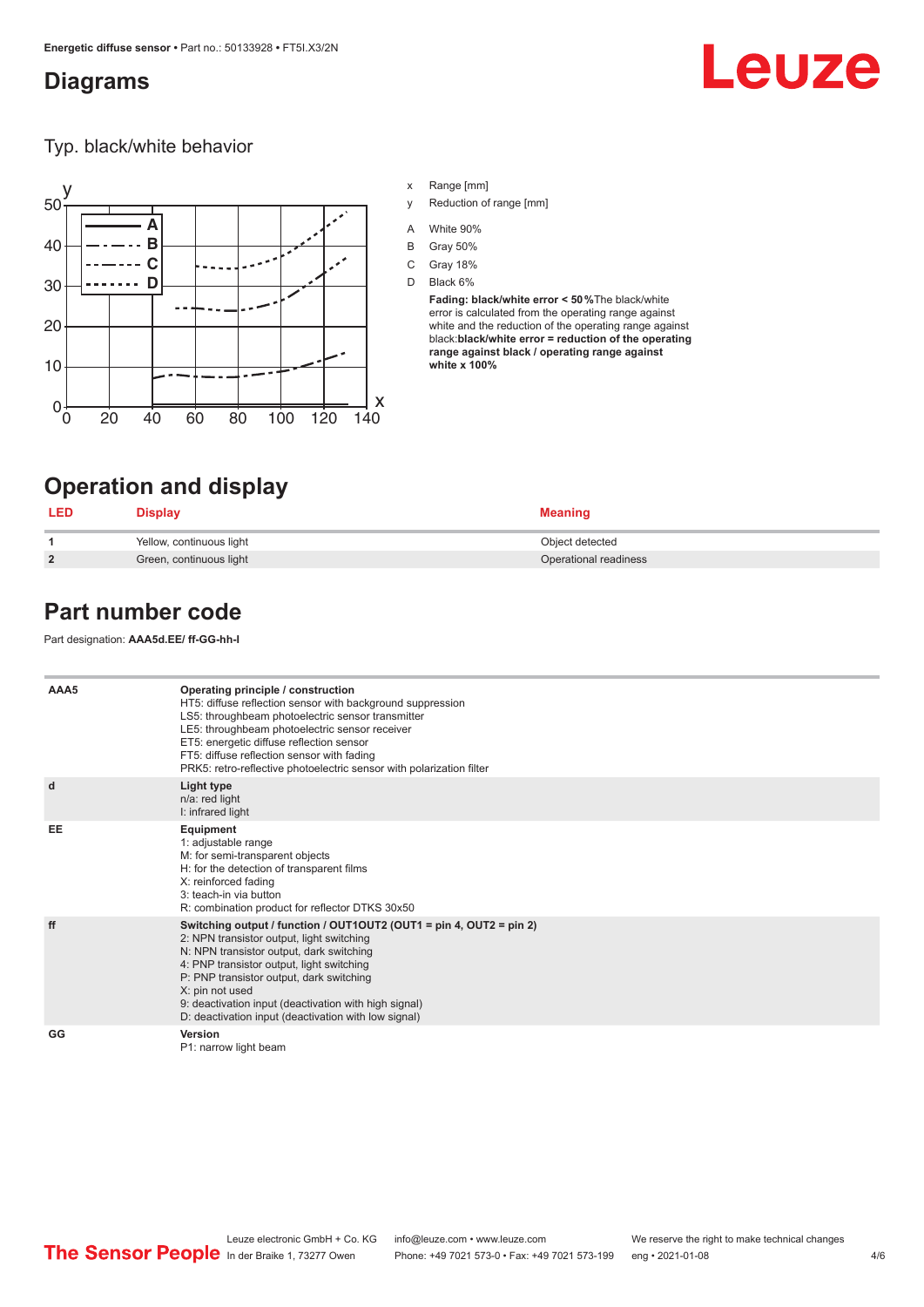### <span id="page-4-0"></span>**Part number code**

## Leuze

| hh | <b>Electrical connection</b><br>n/a: cable, standard length 2000 mm, 4-wire<br>M8: M8 connector, 4-pin (plug)<br>M8.3: M8 connector, 3-pin (plug)<br>200-M8: cable, length 200 mm with M8 connector, 4-pin, axial (plug)<br>200-M8.3: cable, length 200 mm with M8 connector, 3-pin, axial (plug)<br>200-M12: cable, length 200 mm with M12 connector, 4-pin, axial (plug)<br>M8.1: Snap-in, M8 connector, 4-pin (plug) |
|----|-------------------------------------------------------------------------------------------------------------------------------------------------------------------------------------------------------------------------------------------------------------------------------------------------------------------------------------------------------------------------------------------------------------------------|
|    | Configuration<br>P1: different configuration                                                                                                                                                                                                                                                                                                                                                                            |
|    | <b>Note</b>                                                                                                                                                                                                                                                                                                                                                                                                             |
|    | $\&$ A list with all available device types can be found on the Leuze website at www.leuze.com.                                                                                                                                                                                                                                                                                                                         |

### **Notes**

| Observe intended use!                                                                                                                                                                                                            |
|----------------------------------------------------------------------------------------------------------------------------------------------------------------------------------------------------------------------------------|
| $\%$ This product is not a safety sensor and is not intended as personnel protection.<br>$\&$ The product may only be put into operation by competent persons.<br>$\%$ Only use the product in accordance with its intended use. |

#### **For UL applications:**

 $\%$  Only for use in "class 2" circuits

ª These proximity switches shall be used with UL Listed Cable assemblies rated 30V, 0.5A min, in the field installation, or equivalent (categories: CYJV/ CYJV7 or PVVA/PVVA7)

### **Further information**

- Sum of the output currents for both outputs, 50 mA for ambient temperatures > 40 °C
- With the set scanning range, a tolerance of the operating range is possible depending on the reflection properties of the material surface.

## **Accessories**

## Mounting technology - Mounting brackets

| Part no. | <b>Designation</b>   | <b>Article</b>      | <b>Description</b>                                                                                                                                                                       |
|----------|----------------------|---------------------|------------------------------------------------------------------------------------------------------------------------------------------------------------------------------------------|
| 50124651 | <b>BT 205M-10SET</b> | Mounting device set | Design of mounting device: Angle, L-shape<br>Fastening, at system: Through-hole mounting<br>Mounting bracket, at device: Screw type<br>Type of mounting device: Rigid<br>Material: Metal |